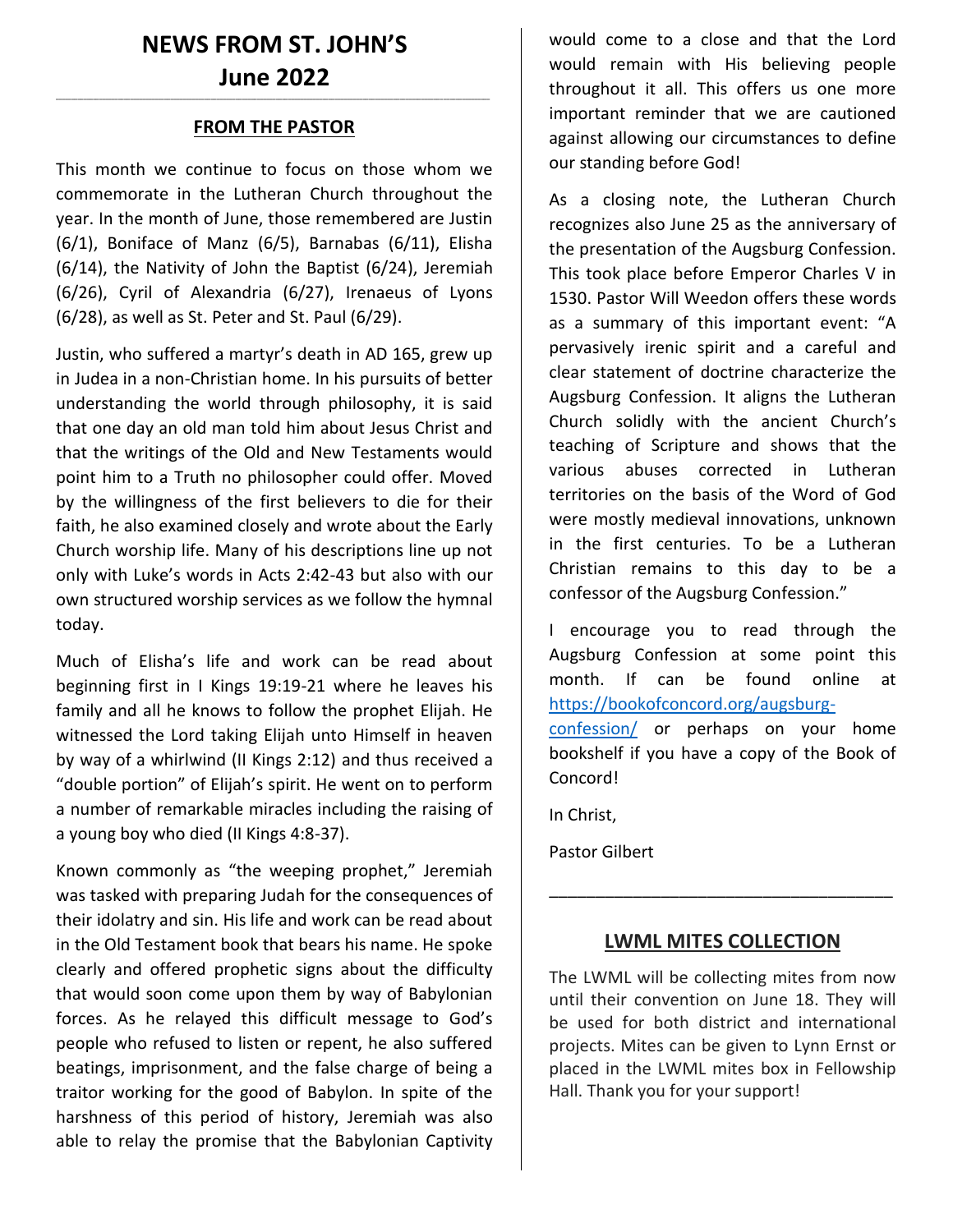## **USHERS NEEDED**

The Board of Elders is in need of individuals interested in ushering during worship services. Please prayerfully consider helping out in this way. If you would be interested in ushering or have questions, please contact Bob Smith at [smithkabob@wi.rr.com](mailto:smithkabob@wi.rr.com) or Kimberly in the church office at [chapman@stjohnsracine.org;](mailto:chapman@stjohnsracine.org) (262) 637- 7011. Thank you!

## **FELLOWSHIP FRIDAYS**

\_\_\_\_\_\_\_\_\_\_\_\_\_\_\_\_\_\_\_\_\_\_\_\_\_\_\_\_\_\_\_\_\_\_\_\_\_\_\_\_\_\_\_\_\_\_

There are many wonderful people connected to St. John's through our church and school, and soon there will be one more wonderful way to get to know each other! Beginning in June 2022, it is our plan to organize a Fellowship Friday on the third Friday of each month. The event will be held from 5:30 - 7:30 pm. This will begin on Friday, June 17 and for our first time together, pizza will be provided for all who attend.

Please come as individuals or families, and if you do, please bring a drink or dessert to share. If you are coming as a family with younger children, please consider bringing a game of some kind to perhaps play with others. The gym will also be open for part of the evening.

Everyone connected to St. John's is invited to join us for this new event! If you know you will be in attendance, especially for June 17, please email Kimberly Chapman [\(chapman@stjohnsracine.org\)](mailto:chapman@stjohnsracine.org) or Sharon Adel [\(adel@stjohnsracine.org\)](mailto:adel@stjohnsracine.org).

# **LUTHERAN WITNESS SUBSCRIPTION**

\_\_\_\_\_\_\_\_\_\_\_\_\_\_\_\_\_\_\_\_\_\_\_\_\_\_\_\_\_\_\_\_\_\_\_\_\_\_\_\_\_\_\_\_\_\_

Anyone wanting to subscribe or renew their subscription to "The Lutheran Witness," please let the church office know [\(chapman@stjohnsracine.org;](mailto:chapman@stjohnsracine.org) 262-637-7011) The cost for the subscription is \$15.96. Please make your check payable to St. John's Lutheran Church, include in the memo line "Lutheran Witness," and turn it in by Sunday, June 19<sup>th</sup>. (Please note: If you are currently receiving the subscription and no longer wish to receive it, please let the church office know that as well.)

# **MAH JONGG SUMMER HOURS**

\_\_\_\_\_\_\_\_\_\_\_\_\_\_\_\_\_\_\_\_\_\_\_\_\_\_\_\_\_\_\_\_\_\_\_\_\_\_\_\_\_\_\_\_\_\_\_\_\_\_\_

Mah Jongg will change its meeting hours for the summer. They will meet on the  $1<sup>st</sup>$  Monday of the month at 6pm and the  $3<sup>rd</sup>$ Saturday of the month at 1pm in the school library. New players welcome! Contact Kristine Phillips at (262) 884-4703 if you have any questions.

#### **NEW CHURCH DIRECTORY**

You oughta be in pictures….and you will be this fall. In September, Universal Church Directories will be creating a new church directory for St. John's. This has not been done in many years, so we are excited to have the opportunity to do so again. The scheduled photograph dates are September 14-17. Information on scheduling a time will be available starting in July in both the newsletter and bulletin. You will be able to schedule appointments through an online portal, after worship services on designated days, or by calling the church office. Please stay tuned for more details in July!

#### **2022-2023 BOARD MEMBERS**

\_\_\_\_\_\_\_\_\_\_\_\_\_\_\_\_\_\_\_\_\_\_\_\_\_\_\_\_\_\_\_\_\_\_\_\_\_

Thank you to all those who had their names on the ballot for our elections on Sunday. Thank you also to those already serving and those whose term is up and have served. We appreciate your willingness to service here at St. John's. Listed below are the 2022-2023 board members.

Chairman: Rod Adel

Vice-Chairman: Dave Sjostrom

Board of Elders: Curt Adel, Tim Beuschel, John Bruening, Rod Darge, Karl Glassen, Dave Messersmith, Clint Olley, Matt Patzke, Bill Pringle, Steven Riegelman, Mark Schaefer, Scott Schweitzer

Board of Trustees: Tim Beier, Tim Busarow, Charlie Fernandez, Philip Kading, Chris Kroupa, Leif Lovdahl, Joe Nelson, Tom Radwill, Ravi Velasquez

Board of Christian Day School: Sarah Block, Matt Borgardt, Randall Borgardt, Joel Grant, Scott Hansing, John Naegeli

Board of Stewardship: Kristina Beier, Emily Cicerale, Tracy Naegeli, Amy Salinas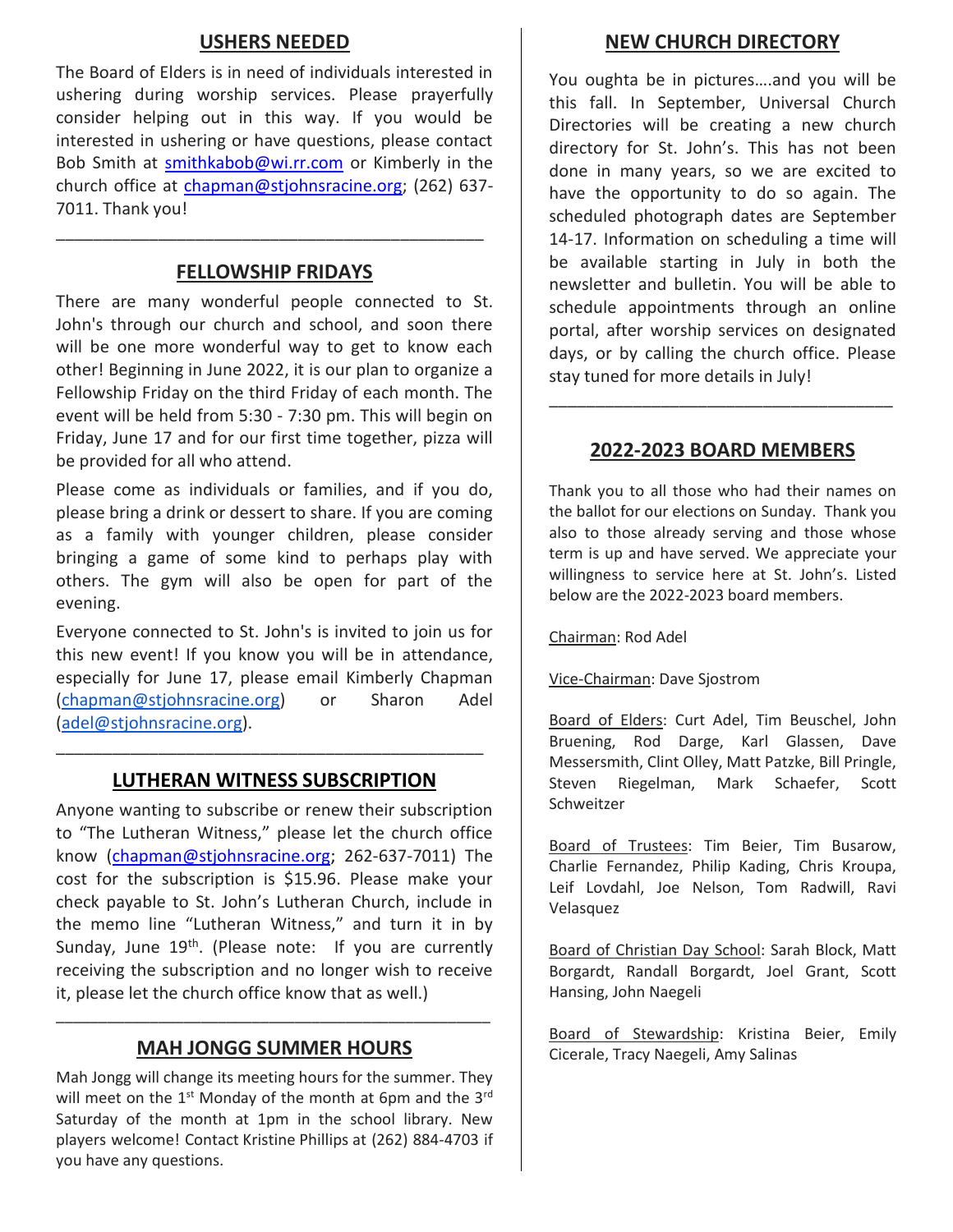# **JUNE BIRTHDAYS**

| 1-June  | Linda Fox              | 19-June | Joshua Hlavacek              |  |
|---------|------------------------|---------|------------------------------|--|
| 2-June  | Alana Bernal           | 19-June | Alexander Lofquist           |  |
| 2-June  | Andy Block             | 20-June | Douglas Andersen             |  |
| 3-June  | Rod Adel               | 20-June | <b>Gavin Cuellar</b>         |  |
| 3-June  | Kimberly Hoffmann      | 21-June | Louise Borgardt              |  |
| 4-June  | <b>Harold Cole</b>     | 21-June | Leven Schaefer               |  |
| 5-June  | Liam Fernandez         | 22-June | <b>Bobby Bernal</b>          |  |
| 5-June  | Nicholas Naegeli       | 21-June | <b>Timothy Riegelman</b>     |  |
| 6-June  | Emily Cichoski         | 21-June | Ryan Rosenquist              |  |
| 7-June  | <b>Evan Hansing</b>    | 21-June | Paul Wiesner                 |  |
| 7-June  | <b>Megan Phillips</b>  | 23-June | Sofia Lopez                  |  |
| 8-June  | Allison Rosborough     | 23-June | Michele Roy                  |  |
| 9-June  | <b>Isabel Gonzalez</b> | 23-June | <b>Elizabeth Spangenberg</b> |  |
| 9-June  | Micah Hasseldahl       | 24-June | Elizabeth Donaldson          |  |
| 9-June  | <b>Judith Matus</b>    | 24-June | Mike Nelson                  |  |
| 10-June | Cheryl Helland         | 24-June | Kimberly Palenik             |  |
| 11-June | Violet Milaeger        | 25-June | Lucy Milaeger                |  |
| 12-June | <b>Charles Kading</b>  | 26-June | Donovan Smith                |  |
| 14-June | Joseph Terselic        | 27-June | <b>Rolando Morales</b>       |  |
| 15-June | Harper Blint           | 27-June | Sandra Naegeli               |  |
| 15-June | Faye Boehler           | 27-June | Daniel Reisdorf              |  |
| 15-June | Finnigan Palenik       | 27-June | Cara Schielie                |  |
| 16-June | Rachel Duchac          | 28-June | <b>Thomas Benner</b>         |  |
| 16-June | Ashley Schaefer        | 28-June | Amela Smith                  |  |
| 17-June | <b>Emily Hlavacek</b>  | 28-June | Aaron Wentzel                |  |
| 18-June | <b>Arthur Preuss</b>   | 29-June | Janet Fisa                   |  |
| 19-June | Brianna Bernal         | 30-June | Chris Adel                   |  |
| 19-June | Daniel Barber          | 30-June | Benjamin Rosso               |  |
|         |                        | 30-June | Lillie Rosso                 |  |



We apologize if we have forgotten anyone. Please contact the church office at 637-7011 to correct. Thank You!

# **FROM YOUR DIRECTOR OF MUSIC**

Music is *God's Creation*, an outstanding gift from Him! All of our choirs have given back to the glory of God alone. Our Cherub Choir, Children's Choir, Senior Choir, Handbell Choir, trumpeters, flutist, pianists, and vocalists demonstrated through music, what our Lord came into this world to do for you and I. Thank you choirs and special musicians for the beautiful music you have given freely!

On Tuesday, June 14th, Senior Choir and Handbell Choir and special musicians are invited to come together for our end of season gathering at Reefpoint Brewhouse. I look forward to this time as we celebrate another season of highest musical praise to our Lord.

Join me on Sunday, June 12, 2022 at 1:00 pm for a student piano recital held in the balcony on our beautiful Johannes Seiler grand piano. Refreshments will follow in fellowship hall.

Please join me on Thursday, July 28, 2022 as I will play in the Music and More noon concert series at First Presbyterian Church, 716 College Avenue, Racine. It has been a true pleasure for me to have been a part of the Music and More Concert series for over 20 years and counting. This year I will provide a concert including organ music of J.S. Bach, and Piano music of Chopin. I have invited Kristina Beier and Kimberly Chapman to join me for a selection on piano, flute, and vocal. The concert will begin at 12:00 noon, and is free and open to the public.

There is room to grow in our Handbell and Senior Choirs and I welcome you! Consider joining us for the upcoming choral season beginning in September. Thank you for your love and support-Sharon Adel (262) 822- 1338.

*"Music is love in search of a word."*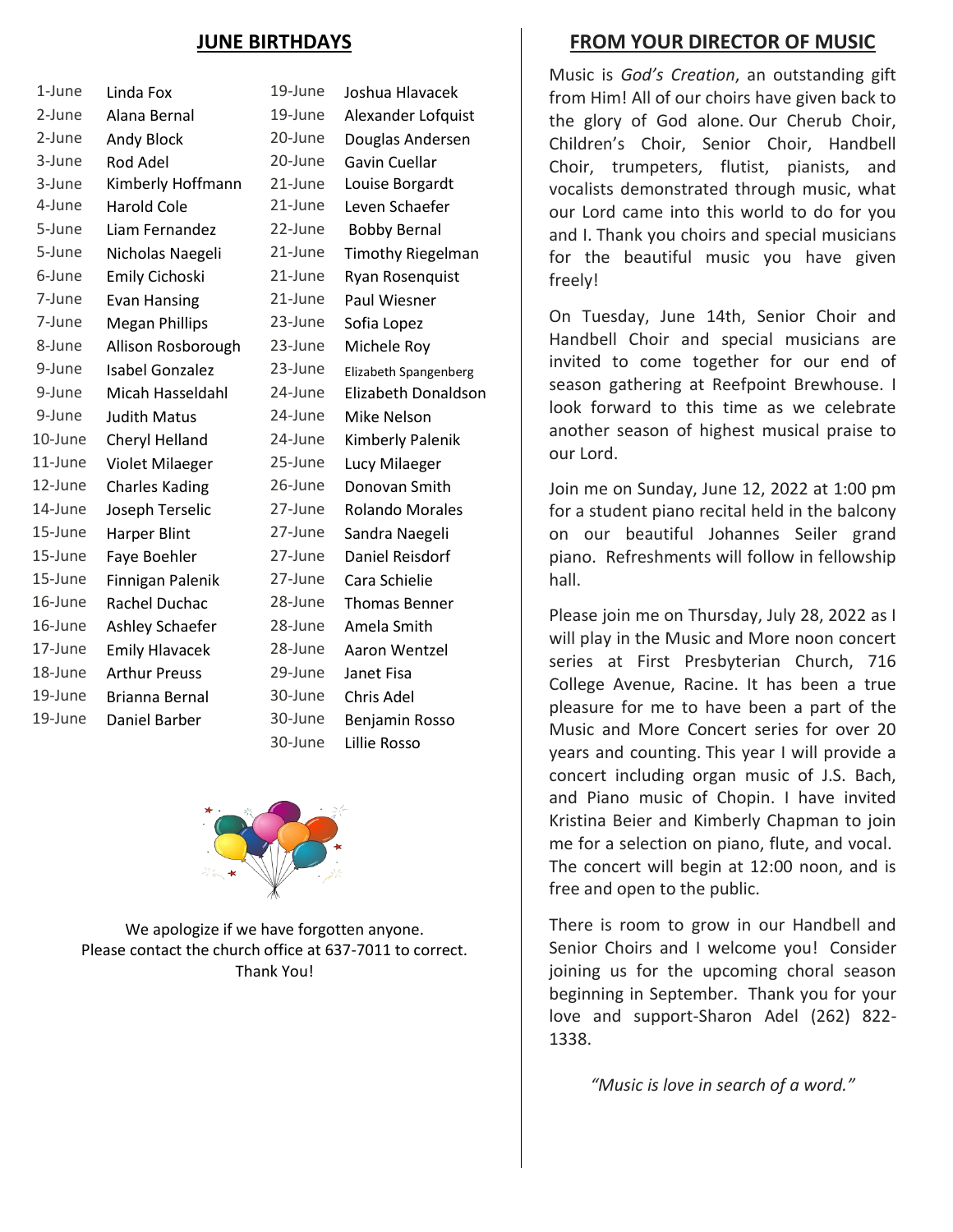# **VANCO MOBILE AND ONLINE GIVING**

Giving is easier than ever through St. John's through Vanco online or the Vanco Faith mobile app.

You can access **Vanco online giving** by going to the St. John's Church and School website; stjohnsracine.org. Under the church heading, click online giving. This page allows you to give to different church funds. You can choose a one-time contribution or set up recurring contributions through this site.

Giving is also available through the **Vanco mobile app**. Vanco, our eGiving provider, has launched an updated mobile app called Vanco Mobile Faith. With Vanco Mobile Faith, you can send a one-time donation or set up recurring gifts.

Downloading the new Vanco Mobile is easy! Head over to the App Store or Google Play to download Vanco Mobile for free.

To give using Vanco Mobile, follow these seven easy steps:

- 1. Search for our church by entering St Johns Lutheran
- 2. Do not use any punctuation, and it is case sensitive
- 3. Log in using your GivePlus Mobile user name and password if you have one, otherwise create a new account
- 4. Select your gift amount, fund, and frequency
- 5. Enter your payment method
- 6. Choose whether you want to cover processing fees
- 7. Click Submit to complete your donation.

Please contact Kimberly in the church office if you have any questions about or need assistance with the Vanco online or mobile app giving. [chapman@stjohnsracine.org](mailto:chapman@stjohnsracine.org) or (262) 637-7011.

# **LIFE THOUGHT FOR LUTHERANS – JUNE 2022**

**Pentecost Sunday –** The tower of Babel used God-pleasing technology but not in a way that pleased God (Genesis 11:1-9). The technology to cure disease and to enhance and prolong life is a gift from God. The misuse of this technology, therefore, is an affront to God. The Spirit of Christ enables the believer to discern between what one is able to do and what one ought to do based upon the Word of God. *Almighty God, let Your Spirit fill me through Your Word and Sacraments so that all I say and do may bring Your glory to my neighbors in need. Amen.*

**Trinity Sunday –** God the Father sent His Son because He loves life. God the Son paid the price necessary to redeem life. God the Holy Spirit calls people to faith, giving them new life now and eternally (John 3:1-17). The Holy Trinity is For Life! *Holy Father, Son, and Spirit, make my life reflect Your own and extend it especially to those in the shadow of death. Amen.*

**Trinity I/Fathers Day –** So much does our Father love us that He sends us angels to assist us in our lowest moments (Luke 16:22). Identify those He has surrounded you with and thank them! Then look for the closest Lazarus God has laid at your gate. Brush off the crumbs, shoo away the dogs (16:21), and set him or her a brother's place (16:27-28) at heaven's feast (16:19). *Dear Lord God, make me to find my luxuries in sharing life with Your children. Amen.*

**Trinity II –** Our Savior and our Scriptures do not recognize a functional distinction between physical deficiency and spiritual deficiency. All human beings suffer from a fallen sinfulness that makes us decisively compromised (Luke 14:21-23). And Christ's sacrifice, victory, and companionship call and escort every such one into His heavenly household! *God of compassion and mercy, gather together Your precious ones so that we embrace both You and each other. Amen.*